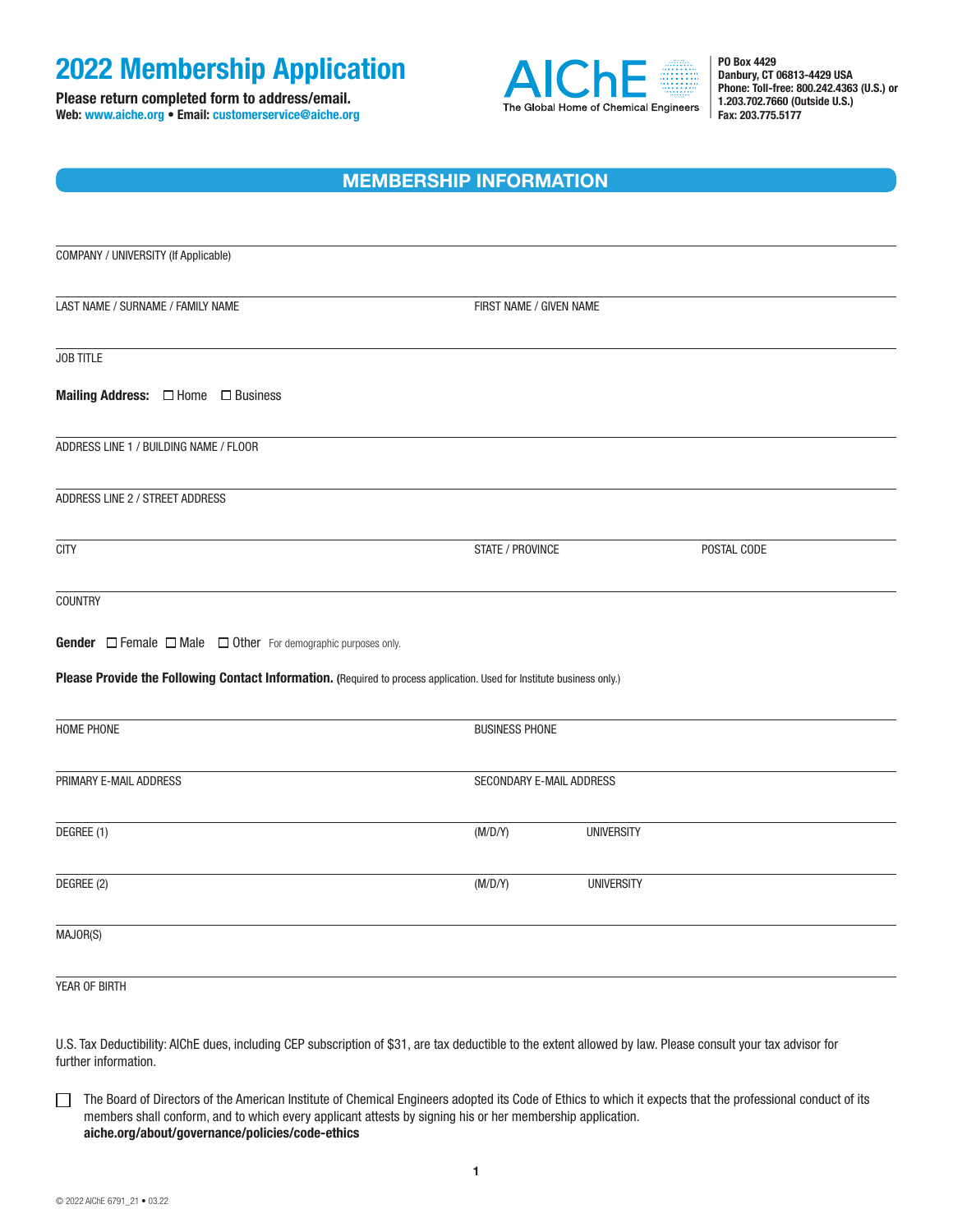## **2022 Membership Application**

**Please return completed form to address/email. Web: www.aiche.org • Email: customerservice@aiche.org**

| <b>1 Select Your Membership Category</b>                                                                                                                                                                                                                                                    |                                                                                                                                                                                |                                                                            |
|---------------------------------------------------------------------------------------------------------------------------------------------------------------------------------------------------------------------------------------------------------------------------------------------|--------------------------------------------------------------------------------------------------------------------------------------------------------------------------------|----------------------------------------------------------------------------|
| What year did you receive your BS?<br>$\Box$ Before 2018<br>$\Box$ 2019<br>$\Box$ 2021<br>$\Box$ 2022<br>$\square$ 2018<br>$\Box$ 2020<br>$\Box$ I am currently unemployed<br>$\Box$ I reside outside the U.S.<br>$\Box$ If applying for full time Graduate Student<br>rate, please supply: | Institute Dues Chart (U.S.)<br>Yr. of B.S. Degree<br>Before 2018<br>2018<br>2019<br>2020<br>2021, 2022<br><b>Graduate Student</b><br>Unemployed<br>Postdoctorate<br>Researcher | Dues/yr.<br>\$199<br>\$150<br>\$100<br>\$50<br>\$0<br>\$50<br>\$50<br>\$75 |

Graduation Date: \_\_\_\_\_\_\_\_ Name of School: \_

Local Section\* Name \$

*\*View [www.aiche.org/community/local-sections/find](http://www.aiche.org/community/local-sections/find)* 

#### **2 Select Forums/Divisions**

| $\Box$ Catalysis & Reaction Engineering Division. \$20                                             |
|----------------------------------------------------------------------------------------------------|
| Computing & Systems Technology Division \$10                                                       |
|                                                                                                    |
| □ Food, Pharmaceutical & Bioengineering Division \$12                                              |
|                                                                                                    |
| □ Fuels & Petrochemicals Division \$10                                                             |
|                                                                                                    |
| □ Materials Engineeering & Sciences Division \$10                                                  |
| □ Nuclear Engineering Division (Busing Records) (Busing Records) (Busing Records) (Busing Records) |
|                                                                                                    |
|                                                                                                    |
| □ Transport & Energy Processes Division \$7                                                        |
| Chemical Engineering & the Law Forum \$20                                                          |
| Computational Molecular Sci & Eng Forum \$10                                                       |
| □ Nanoscale Science & Engineering Forum \$10                                                       |
|                                                                                                    |
|                                                                                                    |
| $\Box$ Pharmaceutical Discovery, Development & Manufacturing Forum $\ldots$ \$10                   |
| □ Sustainable Engineering Forum \$20                                                               |
| $\Box$ Upstream Engineering & Flow Assurance Forum $\ldots$<br>. \$36                              |

#### **Divisions with Publications included:**

| <b>North America</b>                                                | <b>Print</b>   | Web            | <b>Both</b>    |
|---------------------------------------------------------------------|----------------|----------------|----------------|
| $\Box$ Environmental, <i>Env. Progress &amp; Sustainable Energy</i> | $\square$ \$45 | $\square$ \$45 | $\square$ \$75 |
| $\Box$ Safety & Health, <i>Process Safety Progress</i>              | $\Box$ \$45    | $\Box$ \$45    | $\Box$ \$75    |
| <b>Outside North America</b>                                        | <b>Print</b>   | Web            | <b>Both</b>    |
| $\Box$ Environmental, <i>Env. Progress &amp; Sustainable Energy</i> | $\Box$ \$95    | $\square$ \$45 | $\Box$ \$125   |
| $\Box$ Safety & Health, <i>Process Safety Progress</i>              | $\square$ \$95 | $\Box$ \$45    | $\Box$ \$125   |



**PO Box 4429 Danbury, CT 06813-4429 USA Phone: Toll-free: 800.242.4363 (U.S.) or 1.203.702.7660 (Outside U.S.) Fax: 203.775.5177**

**Mem Non-mem**

#### **3 Select Technical Societies**

|                                                             | <b>IVICIII</b> | <b>NULL-LITELLI</b> |
|-------------------------------------------------------------|----------------|---------------------|
| Advanced Manufacturing and Processing (AMPs)                | $\square$ \$75 | $\square$ \$110     |
| Center for Innovation and Entrepreneuring Excellence (CIEE) | $\square$ \$20 | $\square$ \$300     |
| Design Institute for Emergency Relief Systems (DIERS)       | $\square$ \$25 | $\square$ \$75      |
| Institute for Sustainability (IfS)                          | $\square$ \$25 | $\square$ \$50      |
| International Metabolic Engineering Society (IMES)          | $\Box$ \$25    | $\square$ \$50      |
| International Society for Water Solutions (ISWS)            | $\square$ \$15 | $\square$ \$50      |
| Regenerative Engineering Society (RES)                      | $\square$ \$15 | $\square$ \$100     |
| Society for Biological Engineering (SBE)                    | $\square$ \$15 | $\square$ \$75      |
| The Climate Solutions Community                             | $\square$ \$10 | $\square$ \$10      |
| AIChE K-12 Community                                        | $\square$ \$0  | $\square$ SO        |
| Women in Chemical Engineering (WIC)                         | $\square$ \$10 |                     |
|                                                             |                |                     |

#### **4 Select Publications**

| <b>CEP Magazine</b><br>CEP - USA Only<br>CEP - International Shipping Fee | Print<br>Included<br>$\square$ \$35 | Web<br>Included<br>Included | Both<br>Included<br>□ \$35 |
|---------------------------------------------------------------------------|-------------------------------------|-----------------------------|----------------------------|
| <b>North America</b>                                                      |                                     |                             |                            |
| AIChE Journal®                                                            | $\Box$ \$198                        | $\Box$ \$257                | $\square$ \$267            |
| <b>Biotechnology Progress</b>                                             |                                     | $\square$ \$85              |                            |
| <b>Bioengineering &amp; Translational Medicine</b>                        |                                     | $\square$ so                |                            |
| Food & Bioproducts Processing (IChemE)                                    | $\square$ \$160                     | $\square$ \$0               |                            |
| Journal of Advanced Manufacturing & Processing                            |                                     | $\square$ \$0               |                            |
| Mechanical Engineering (ASME)                                             | □ \$35                              |                             |                            |
| TCE: The Chemical Engineer (IChemE)                                       | $\square$ \$103                     |                             |                            |
| <b>Outside North America</b>                                              |                                     |                             |                            |
| AIChE Journal <sup>®</sup> International                                  | $\square$ \$317                     | $\Box$ \$243                | □ \$411                    |
| <b>Biotechnology Progress</b>                                             | NА                                  | \$83                        |                            |
| Bioengineering & Translational Medicine                                   | NА                                  | \$0                         |                            |

#### **Total Your Payment Promo Code:**

| Institute Dues                     | and the company         |
|------------------------------------|-------------------------|
| Division/Forum Dues                |                         |
| <b>Technical Society Dues</b>      | the control of the con- |
| <b>Publication Subscription(s)</b> | $\sim$                  |
| <b>Local Section Dues</b>          |                         |
| Total                              | 0.00                    |
|                                    |                         |

Form of Payment:  $\square$  Check enclosed (payable to AIChE) Credit Card:  $\square$  AmEx  $\square$  MasterCard  $\square$  Visa  $\square$  Discover  $\square$  Diners Club

#### **Automatic Renewal Payment Option**

 $\Box$  I hereby authorize AIChE to automatically debit my credit card for my Institute dues and selections on July 10th of each year. A receipt will be sent to me immediately following the transaction.

CARDHOLDER'S NAME CARDHOLDER'S SIGNATURE

**2**